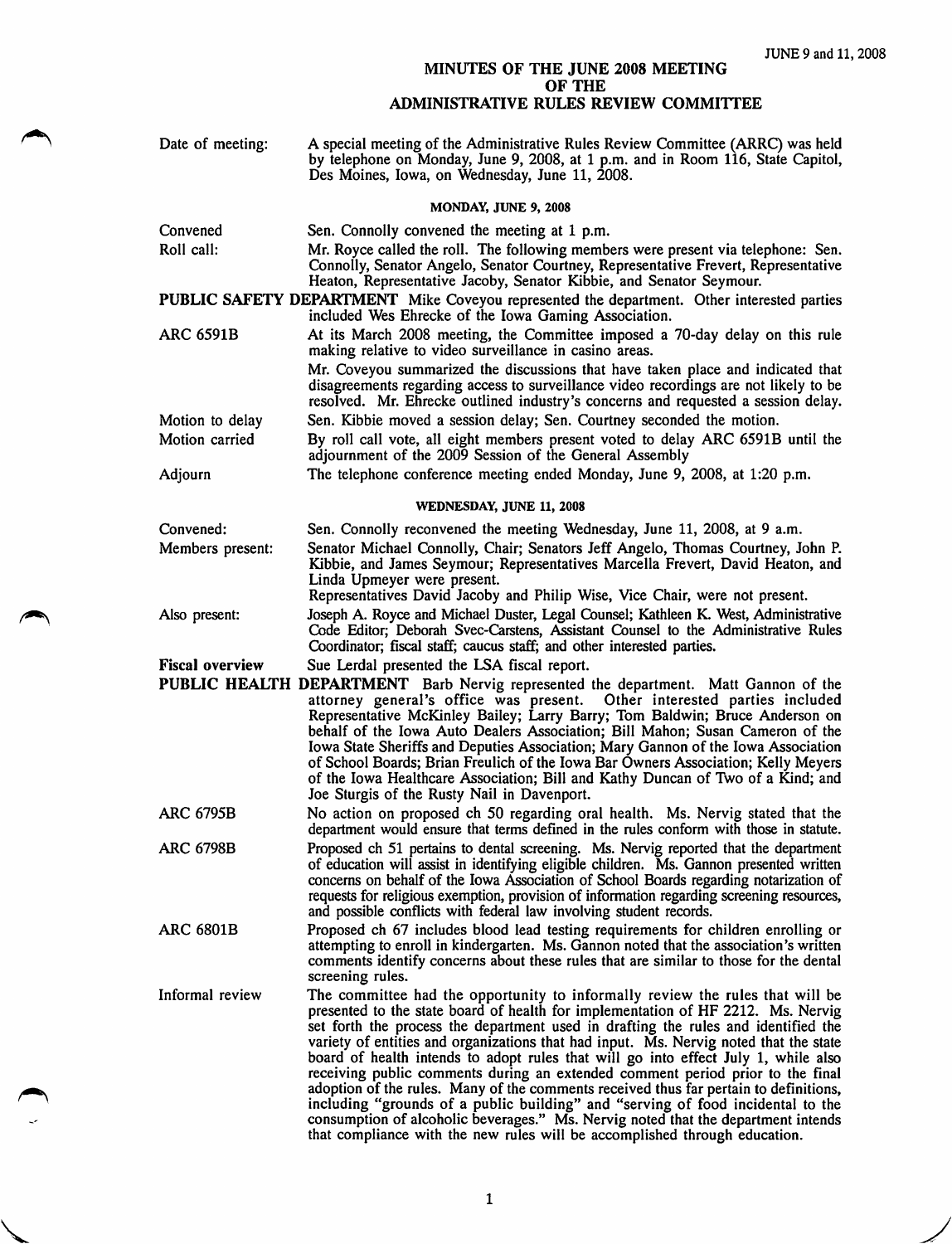$\sqrt{2}$ 

## Public Health Department (continued)

Much of the discussion related to the rules as they apply to the outdoor seating areas of restaurants and bars. The legislation specifically prohibits smoking in outdoor seating areas of restaurants, but the rules allow for smoking in outdoor areas of bars that serve only certain specified food that is incidental to the consumption of alcoholic beverages. Sen. Courtney pointed out that the intent of the legislation was to protect employees, but under these rules the employees who deliver the authorized incidental food to the outside seating area will be exposed to smoke. Sen. Courtney suggested that a pick-up window for food would be more protective of employees than restricting the type of food that can be served. Rep. Heaton asked about whether smoking would be allowed on the patio of a restaurant/bar that allows beverages only and serves no food on the patio. Rep, Frevert urged the department to refrain from imposing fines under the emergency .rules, since changes may be made in the final adoption at the end of the extended comment period. Rep. Upmeyer expressed concern about the roles of the department of public health and the department of inspections and appeals in the enforcement of the rules. Rep. Bailey asserted that these rules are contrary to the intent of the legislation and that many legislators assured their constituents that smoking would be allowed on the patios of bars, including bars that serve food.

Mr. Barry, owner of three establishments, encouraged the department to base the determination of whether an establishment is a bar or a restaurant on the percentage of their sales. Mr. Baldwin asserted that these rules unfairly define most bars as restaurants and that the rules exceed legislative authority. Mr. Sturgis voiced concern that legislators assured owners of bars that outdoor smoking would be allowed and asserted that the rules will cause business failures. Mr. Mahon commented that the rules will have an adverse effect on all bars, especially those in leased locations.

Other concern raised include the following: Mr. Anderson expressed concern that the signage requirement for vehicles exceeds the statutory requirement that the sign be legible. Ms. Gannon expressed concern about the signage requirements for school buses and for buildings that have been tobacco-free for years. Ms. Cameron commented that the rules will impose a burden on local law enforcement. Mr. Freulich expressed the opinion that it is unfair for the state to prohibit smoking at outdoor entertainment venues, but to allow smoking at the state fair and indicated that the legislation intended to protect employee health has been extended to protection of the general public. Mr. Freulich also expressed concern about the cost of signage for small businesses. Ms, Meyers noted that federal certification ^ guidelines require healthcare facilities in publicly owned buildings to accommodate residents who smoke. Ms. Duncan commented on the negative impact that the smoking prohibition will have on her business. Mr. Duncan expressed the opinion that the law is unfair and violates the Constitution.

- CORRECTIONS DEPARTMENT Michael Savala and Delbert Longley represented the department. Other interested parties included Susan Cameron of the Iowa State Sheriffs and Deputies Association and State Ombudsman Bill Angrick.
- ARC 6755B No action on ch 37 regarding Iowa state industries.
- ARC 6800B No action on amendments to ch 50 concerning jail inspections and operations. Mr. Longley identified the changes made since publication of the notice.

Mr. Angrick commented that he would like to work with the department on some suggestions regarding mental health assessments and medical monitoring of prisoners who are in restraint. Ms. Cameron noted that the association supports the these rules and indicated an interest in working with the department and the ombudsman in regard to mental health issues.

- ELDER AFFAIRS DEPARTMENT Jeanne Yorde represented the department. Kelly Meyers represented Iowa Health Care Association/Iowa Center for Assisted Living(IHCA/ICAL).
- ARC 6789B Proposed ch 9, resident advocate committees, clarifies the process for membership on the committees, training and orientation for volunteers, and termination of membership. Ms. Meyers distributed written comments in which the organization requested that failure to maintain objectivity or becoming adversarial to the facility be included as a reason for termination. In addition, Ms. Meyers expressed concern about rule 9.12, regarding complaints referred from the department of inspections and appeals. Ms. Yorde agreed that changes need to be made.
- ENVIRONMENTAL PROTECTION COMMISSION Christine Paulson, Jim McGraw, Lori McDaniel and Adam Schnieders represented the commission. Neila Seaman represented Iowa Sierra Club.
- ARC 6783B No action on amendments to update air quality rules to new state and federal requirements.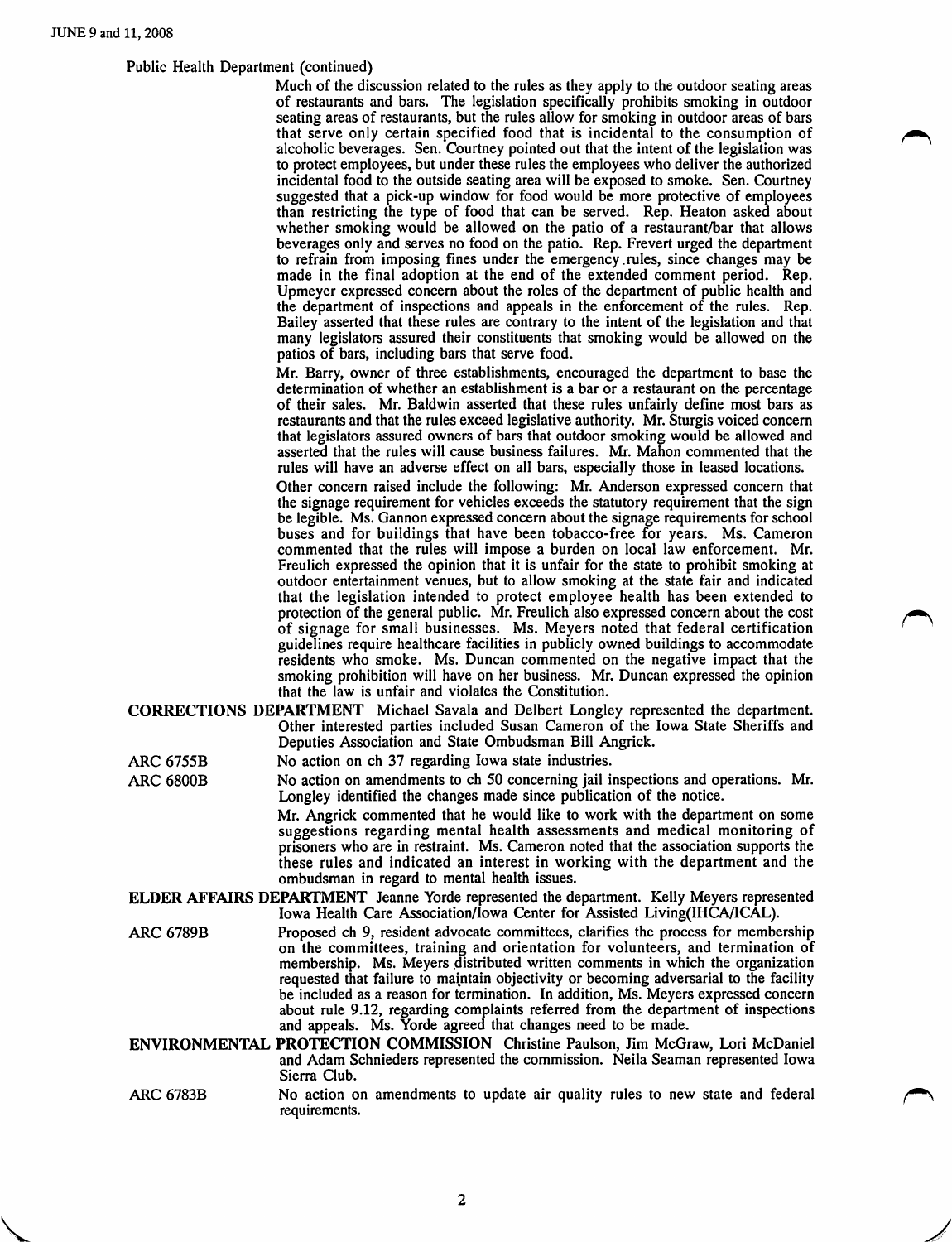|                  | Environmental Protection Commission (continued)                                                                                                                                                                                                                                                                                                                                                                                                                                                                                                                                                                                                             |
|------------------|-------------------------------------------------------------------------------------------------------------------------------------------------------------------------------------------------------------------------------------------------------------------------------------------------------------------------------------------------------------------------------------------------------------------------------------------------------------------------------------------------------------------------------------------------------------------------------------------------------------------------------------------------------------|
| <b>ARC 6782B</b> | Amendments to 61.3(5) modify surface water classifications based upon stream<br>assessments for approximately one-third of Iowa's streams. Ms. McDaniel outlined<br>the activities that have taken place and stated that the commission changed the initial<br>recommendation for 47 streams. Rep. Heaton requested a description of each of the<br>classifications. Ms. Seaman expressed support for the rules, but concern that, due<br>to public comments, not all streams are receiving adequate protection.                                                                                                                                            |
|                  | INSURANCE DIVISION Jim Mumford represented the division. Bill Wimmer represented the Iowa<br>Pharmacy Association.                                                                                                                                                                                                                                                                                                                                                                                                                                                                                                                                          |
| <b>ARC 6781B</b> | Mr. Mumford reported that many comments were received on the prompt pay<br>provisions in proposed ch 59, pharmacy benefits managers, and noted that the<br>commissioner will consider these comments before final adoption of the rules. Mr.<br>Wimmer indicated that the 30-day provision was based on paper claims and the<br>association supports a 20-day payment requirement for electronic claims. Mr.<br>Wimmer added that four states require payment in 15 days, and Medicaid claims are<br>paid in 7 days. Rep. Frevert asked about a potential conflict of interest when<br>pharmacy benefit managers may be in competition with the pharmacies. |
|                  | SECRETARY OF STATE Sandy Steinbach represented the office of Secretary of State.                                                                                                                                                                                                                                                                                                                                                                                                                                                                                                                                                                            |
| <b>ARC 6791B</b> | No questions on proposed 21.100, solicitation of comments on HAVA plan 2008.                                                                                                                                                                                                                                                                                                                                                                                                                                                                                                                                                                                |
| <b>ARC 6773B</b> | No questions on proposed 21.601 regarding the number of signatures needed for<br>supervisor district candidates.                                                                                                                                                                                                                                                                                                                                                                                                                                                                                                                                            |
| <b>ARC 6727B</b> | No questions on 22.32, optical scan voting system purchase program.                                                                                                                                                                                                                                                                                                                                                                                                                                                                                                                                                                                         |
| <b>ARC 6749B</b> | Ms. Steinbach reported there will likely be changes in these proposed amendments<br>to ch 23 pertaining to voter registration based on a change in advice from the U.S.<br>Department of Justice.                                                                                                                                                                                                                                                                                                                                                                                                                                                           |
|                  | PHARMACY BOARD Terry Witkowski represented the board.                                                                                                                                                                                                                                                                                                                                                                                                                                                                                                                                                                                                       |
| <b>ARC 6668B</b> | These amendments regarding pharmacy technicians were delayed at the April ARRC                                                                                                                                                                                                                                                                                                                                                                                                                                                                                                                                                                              |
|                  | meeting. Amendments to resolve the issues will be filed emergency to become<br>effective when the 70-day delay expires.                                                                                                                                                                                                                                                                                                                                                                                                                                                                                                                                     |
| <b>ARC 6671B</b> | These amendments regarding centralized prescription filling and processing were<br>delayed at the April ARRC meeting. Ms. Witkowski reported that the board is still<br>working on one issue regarding written authorization from the patient for another<br>pharmacy to fill the prescription and that amendments will be filed emergency to<br>become effective when the 70-day delay expires.                                                                                                                                                                                                                                                            |
|                  | HUMAN SERVICES DEPARTMENT Nancy Freudenberg represented the department.                                                                                                                                                                                                                                                                                                                                                                                                                                                                                                                                                                                     |
| <b>ARC 6759B</b> | No questions on amendments to ch 11 regarding trafficking in food assistance benefits.                                                                                                                                                                                                                                                                                                                                                                                                                                                                                                                                                                      |
| <b>ARC 6797B</b> | No questions on proposed amendments to 41.30 regarding the 60-month limit for FIP<br>assistance.                                                                                                                                                                                                                                                                                                                                                                                                                                                                                                                                                            |
| <b>ARC 6775B</b> | No questions on amendments to chs 75 and 76 concerning Medicaid eligibility and<br>terminology.                                                                                                                                                                                                                                                                                                                                                                                                                                                                                                                                                             |
| <b>ARC 6761B</b> | No action on 75.1(39)"b"(3), premiums for Medicaid for employed persons with<br>disabilities. Ms. Freudenberg agreed to provide information about the number of<br>participants in this group.                                                                                                                                                                                                                                                                                                                                                                                                                                                              |
| <b>ARC 6760B</b> | No questions on amendments to chs 75, 81, 82, and 85 to implement personal needs<br>supplemental payments.                                                                                                                                                                                                                                                                                                                                                                                                                                                                                                                                                  |
| <b>ARC 6770B</b> | No questions on termination of the notice for a home health agency fee schedule.                                                                                                                                                                                                                                                                                                                                                                                                                                                                                                                                                                            |
| <b>ARC 6772B</b> | No questions on proposed amendments to ch 86, the HAWK-I program, to implement<br>an income exemption.                                                                                                                                                                                                                                                                                                                                                                                                                                                                                                                                                      |
| ARC 6751B        | No questions on $86.2(2)$ "b"(44), the state and federal earned income tax credit<br>income exemption for the HAWK-I program.                                                                                                                                                                                                                                                                                                                                                                                                                                                                                                                               |
| <b>ARC 6806B</b> | No action on proposed amendments to ch 88, program for all-inclusive care for the<br>elderly (PACE). There was discussion about the requirement for cost neutrality.<br>Ms. Freudenberg reported that one organization in Woodbury County has enrolled<br>in the program.                                                                                                                                                                                                                                                                                                                                                                                   |
| <b>ARC 6754B</b> | No questions on the \$1/month increase in premiums for IowaCare.                                                                                                                                                                                                                                                                                                                                                                                                                                                                                                                                                                                            |
| <b>ARC 6807B</b> | No questions on proposed amendments to ch 92, IowaCare program, concerning the<br>availability of smoking cessation drugs in local community pharmacies.                                                                                                                                                                                                                                                                                                                                                                                                                                                                                                    |
| Special review   | No questions on four rule makings to be adopted and filed emergency.                                                                                                                                                                                                                                                                                                                                                                                                                                                                                                                                                                                        |
|                  | VETERINARY MEDICINE BOARD Margaret Thomson represented the board. Tom Johnson<br>represented the Iowa Veterinary Medicine Association.                                                                                                                                                                                                                                                                                                                                                                                                                                                                                                                      |
| <b>ARC 6747B</b> | Ms. Thomson distributed copies of an amended notice (ARC 6863B) with the<br>controversial provisions from ARC 6747B removed. Mr. Johnson indicated that<br>more time and resources would be needed to implement proposed ch 8 and that<br>provisions in ch 12 regarding facilities could not be met.                                                                                                                                                                                                                                                                                                                                                        |

 $\bar{z}$ 

 $\sqrt{2}$